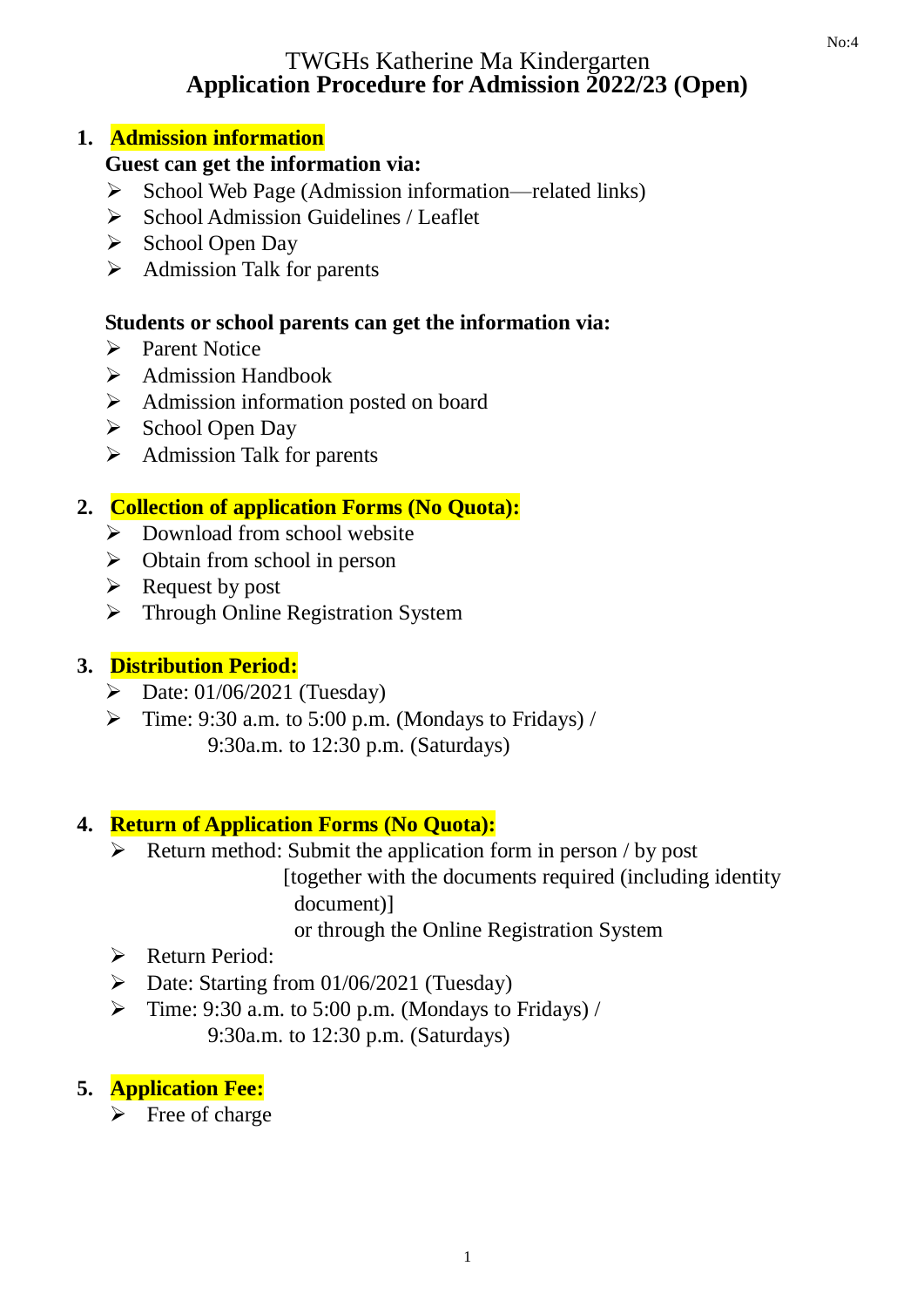- **6. Application for the "2022/23 Registration Certificate for Kindergarten Admission"**
	- ➢ Education Bureau (EDB) will implement the Free Quality Kindergarten Education policy starting from the 2017/18 school year to replace the existing "Pre-primary Education Voucher Scheme". Under the new Scheme, EDB will use the "Registration Certificate for Kindergarten Admission" as the document for registration in the 2022/23 school year.
	- ➢ Parents are required to submit an application for the "2022/23 Registration Certificate for Kindergarten Admission" (hereafter referred as "2022/23 RC") to EDB from September to November 2021. The "2022/23 RC" will be open for applications in September 2021 and EDB will announce and upload the details of application onto EDB's website (www.edb.gov.hk) in due course.

## **7. Admission Criteria:**

### ➢ **Priority of Consideration will be given to:**

- $\Diamond$  Applicant with sibling(s) currently studying in TWGHs Katherine Ma Kindergarten or other TWGHs' kindergartens;
- $\Diamond$  Applicant with sibling(s) or parents graduated from TWGHs Katherine Ma Kindergarten or other TWGHs' kindergartens;
- $\Diamond$  Applicant whose parent(s) is/are member or staff of TWGHs;
- $\Diamond$  Applicant who resides near to the TWGHs Katherine Ma Kindergarten.

#### **(As the number of school places is limited, please understand that not all applicants fulfilling the priority consideration will be guaranteed a school place.)**

- ➢ **Interview performance**
	- $\Diamond$  It will be based on the performance of applicants on the day of interview.

### **8. Interview Arrangements**

### ➢ **Interview opportunity**

 $\Diamond$  The kindergarten will arrange interview for all applicants

### ➢ **Date of interview**

 $\Diamond$  The interview will be conducted on 06/11/2021 (Saturday) and 13/11/2021 (Saturday).

### ➢ **Interview mode**

- $\Diamond$  Group and/or individual interviews will be arranged
- $\Diamond$  Parents should accompany their child for the interview

### ➢ **Interview notifications**

 $\Diamond$  It will be distributed by post before the interview.

### ➢ **Interpretation / translation service**

 $\Diamond$  Please contact us at 2885 7313 if interpretation / translation service if required

## **9. Announcement of Admission Results**

We will inform parents of the K1 admission results before  $17<sup>th</sup>$  December 2021 by post.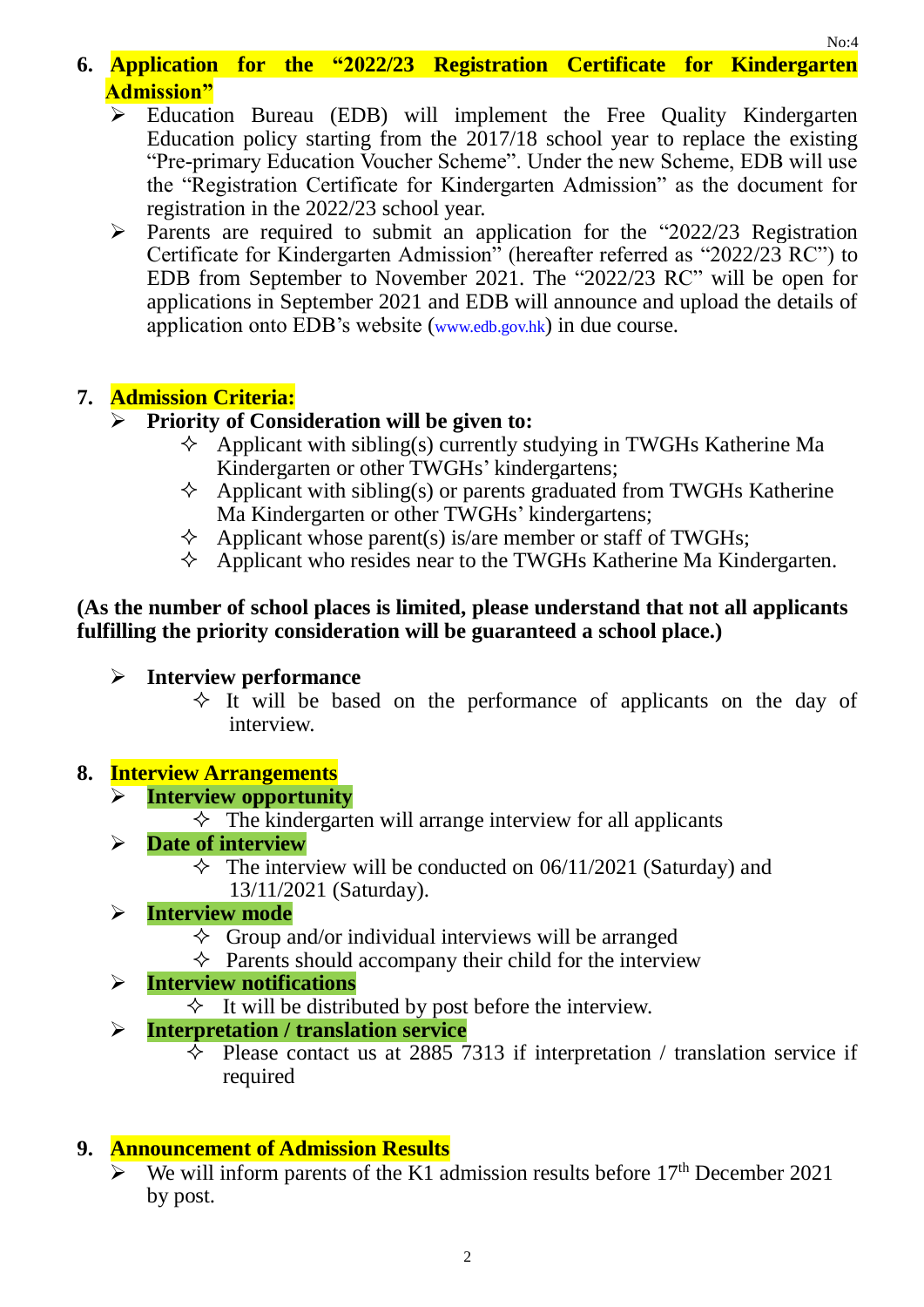#### **10. Registration Arrangements**

#### ➢ **Successful applicants:**

 $\Diamond$  Parents should complete the registration procedures for their child from 6 to 8 January 2022 ("Centralised Registration Dates") by submitting the original of the "2022/23 RC" to the kindergarten and paying the registration fee.

### ➢ **Applicants on the waiting list:**

- $\Diamond$  If the successful applicant fails to register during the "Centralised" Registration Dates", the school may allocate the unfilled places to applicants on the waiting list.
- $\Diamond$  Then, parents should complete the registration procedures for their child according to the specified date set by the school. Parents are required to submit the original of the "2022/23 RC" to the kindergarten and pay the registration fee

### ➢ **Unsuccessful Application**

 $\overline{\diamond}$  Applicants refer to the K1 vacancy information released by the EDB on its website after the "Centralised Registration Dates" starting at the end of January 2022.

### ➢ **Remarks**

- $\Diamond$  Please be reminded that if parents cannot submit the "2022/23 RC" during registration, the kindergarten may not be able to complete registration for their child. Hence, parents are required to submit application for the Registration Certificate to EDB within the specified period.
- $\Diamond$  The registration fee for 2022/23 K1 place half day class is HK\$970.
- $\Diamond$  Should parents decide to change school after registration, please notify the kindergarten in writing. The kindergarten will return the "2022/23 RC" but the registration fee will not be refunded. Upon obtaining the "2022/23 RC", the kindergarten will no longer keep the school place for the child.
- $\Diamond$  Before admission, parents are required to submit **an original physical examination report** of the applicant issued by any Registered Medical Practitioner.
- $\Diamond$  Successful applicants are also required to **submit a copy of the immunization record (both sides).**